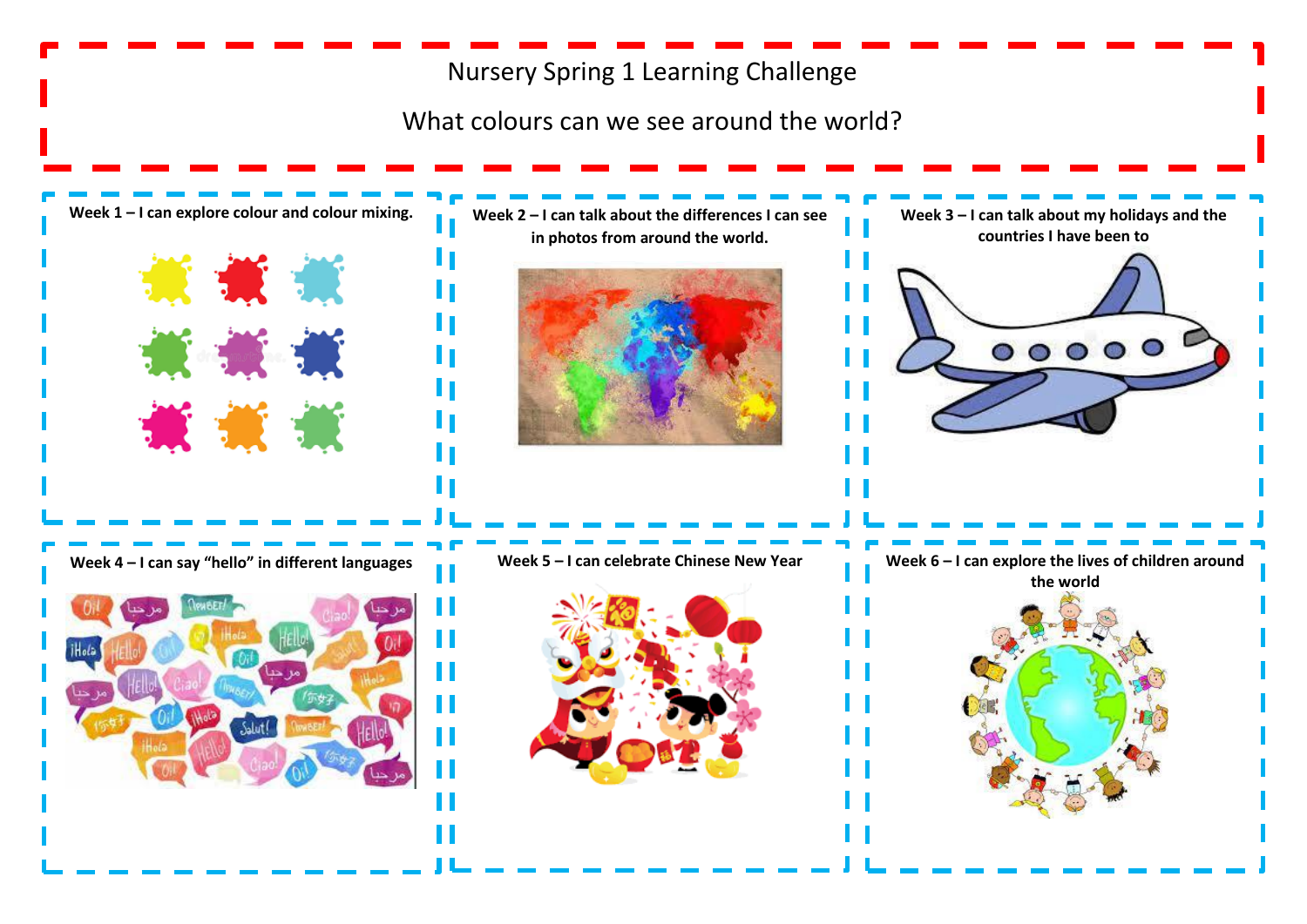Learning Challenge – Weekly Texts

What colours can we see around the world?







П

П

H

H

П

П

П

Ш

П

П

П

П

H



' '

H